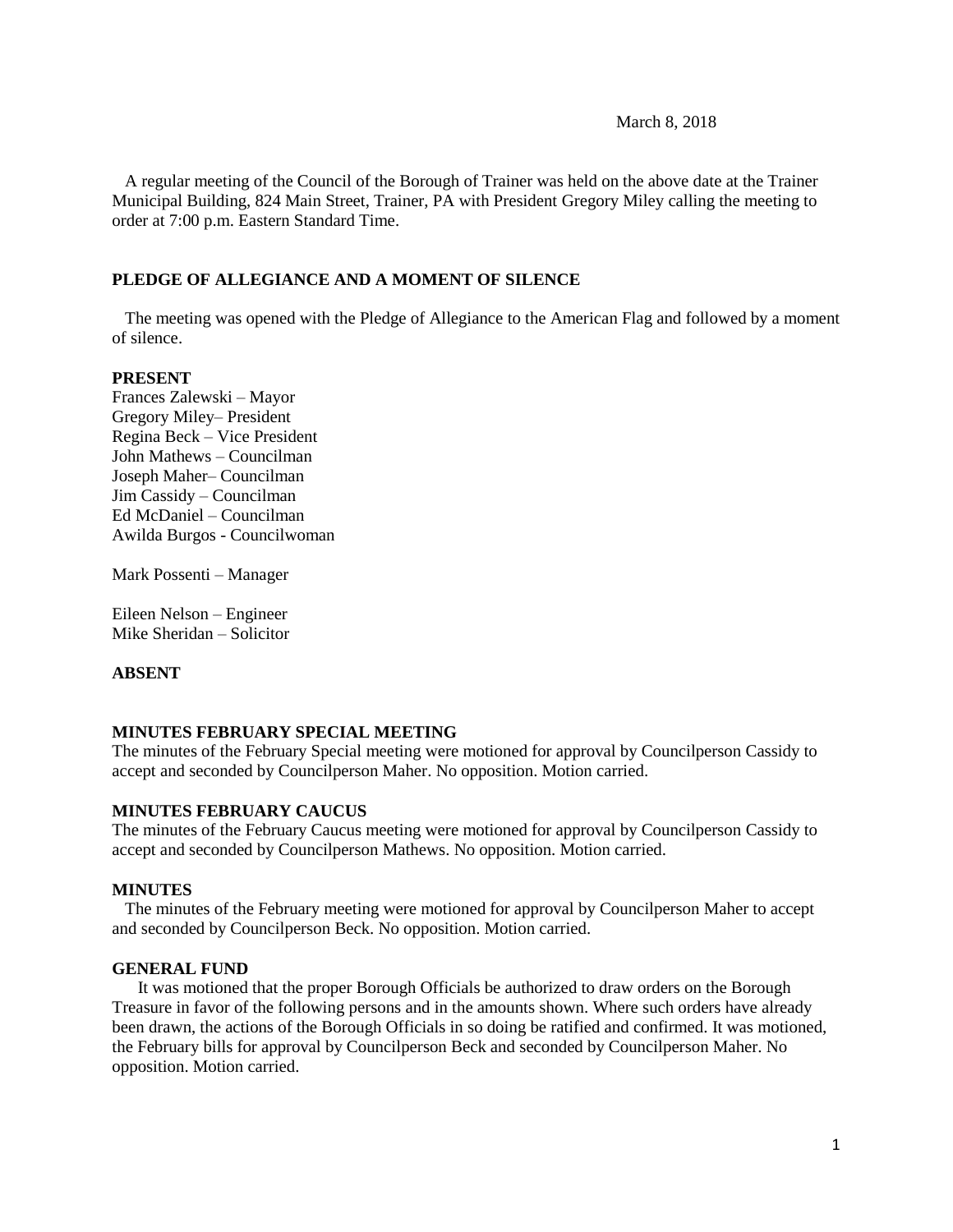| <b>United States Postal Service</b> | Roll of stamps                       | $-50.00$     |
|-------------------------------------|--------------------------------------|--------------|
| <b>Comcast Cable</b>                | <b>Cable Services</b>                | $-285.10$    |
| Orlando, Victoria A.                | Petty Cash on hand                   | $-250.00$    |
| Orlando, Victoria A.                | Cash for Food Pantry supplies        | $-60.00$     |
| Galls Incorporated                  | Police equipment                     | $-615.96$    |
| <b>B&amp;L</b> Disposal             | <b>Waste Disposal Service</b>        | $-6,259.58$  |
| Delaware County Solid Waste         | <b>Tipping Fees</b>                  | $-2,449.85$  |
| <b>US Municipal Supply</b>          | Street signs                         | $-415.65$    |
| PECO - Municipal Bldg.              | Municipal Bldg                       | -988.94      |
| <b>PECO</b> Street Lighting         | <b>Street Lighting</b>               | $-1,999.59$  |
| <b>Chester Water - Hydrants</b>     | Hydrants                             | $-1,195.10$  |
| Charles Higgins & Sons              | Street Light maintenance             | $-153.52$    |
| <b>Radio Communications</b>         | Vehicle light repair                 | $-95.00$     |
| Sunoco - SunTrak                    | Police vehicle fuel                  | $-2,820.62$  |
| Motorist Life Insurance Co.         | Life Ins. Jones                      | $-1,212.00$  |
| PECO-Underpass Lighting             | <b>Underpass Lighting</b>            | $-30.70$     |
| Manny's Welding                     | Down payment Demolition 3407 3rd St. | $-2,700.00$  |
| Manny's Welding                     | Balance Due Demolition 3407 3rd St.  | $-5,000.00$  |
| Possenti Consulting, LLC            | Services January                     | $-2,150.00$  |
| <b>United Concordia</b>             | <b>Dental Coverage</b>               | $-1,495.77$  |
| <b>Integral Systems Corp</b>        | Computer maintenance/repair          | $-125.00$    |
| Nextel                              | Cell phones                          | $-115.74$    |
| <b>Sandrose Trophies</b>            | Plaque for Fire Chief McClure        | $-92.00$     |
| <b>Linn Architects</b>              | Borough Bldg schematic design        | $-1,487.50$  |
| <b>Marcus Hook Borough</b>          | Fire Station Jan.                    | $-1,120.60$  |
| Marcus Hook Borough                 | Fire Truck Jan.                      | $-189.91$    |
| <b>Anthony Capuano</b>              | Tax Collector envelopes              | $-65.00$     |
| Red the Uniform Tailor              | Police uniforms                      | $-136.00$    |
| AT&T Mobility                       | Police data card reader              | $-290.32$    |
| Charles Higgins & Sons              | Street Light maintenance             | $-153.52$    |
| Chester Water - Municipal           | Municipal Bldg                       | $-21.32$     |
| <b>Excel Business Systems</b>       | Freight charge for Invoice #T07135   | $-8.39$      |
| U.S. Armor                          | Police vests                         | $-1,106.39$  |
| Broomall Truck & Auto Repair        | Police vehicle repairs               | $-2,636.73$  |
| Arthur J. Gallagher                 | Liability insurances                 | $-24,301.50$ |
| Pa One Call System, Inc.            | Monthly fax service                  | $-20.00$     |
| <b>Comcast Business</b>             | Cable Phone services                 | $-365.11$    |
| Ally                                | Police vehicle 2nd payment           | $-20,913.06$ |
| <b>Aston Service Center</b>         | Police vehicle service               | $-3,438.69$  |
| Talley's Garage & Towing            | Police Vehicles                      | $-290.00$    |

# **FEBRUARY GENERAL FUND BILLS**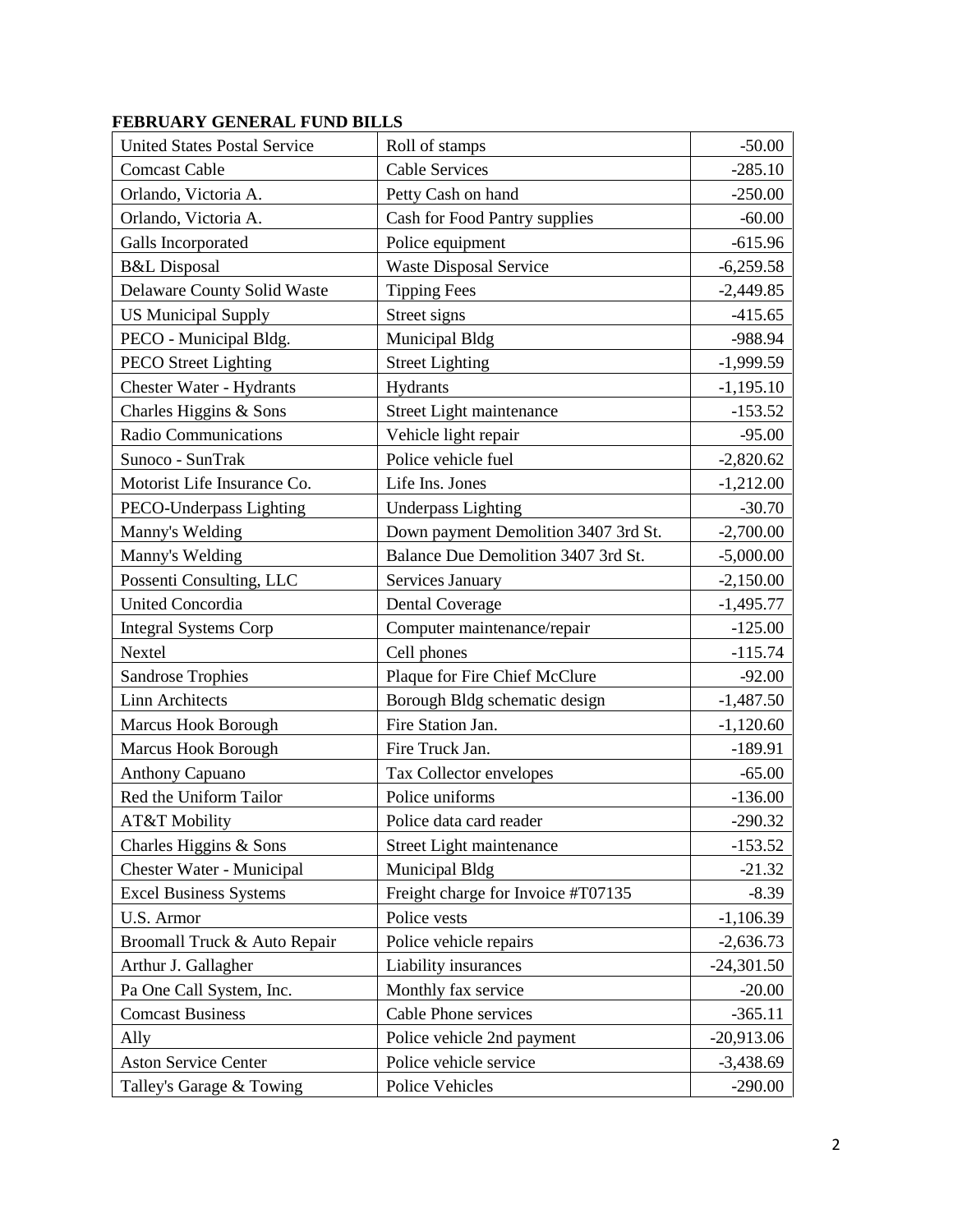| Commonwealth of Pennsylvania        | 1033 Law Enforcement Program             | $-400.00$    |
|-------------------------------------|------------------------------------------|--------------|
| Drugscan, Inc                       | Lab testing                              | $-168.00$    |
| <b>Verizon Wireless</b>             | Police data reader                       | $-86.24$     |
| <b>Utility Advocate</b>             | Energy savings                           | $-27.15$     |
| <b>DCIU</b>                         | Health Benefits Feb.                     | $-23,643.94$ |
| De Co Police Chief's Assoc.         | 2018 Dues - Francis Priscopo             | $-125.00$    |
| Paychex Invoice                     | Feb 16 Biweekly                          | $-141.25$    |
| <b>United States Postal Service</b> | Code Office letters mailed               | $-7.62$      |
| <b>United States Postal Service</b> | reimburse Jim Cassidy BOH letters        | $-20.10$     |
| Manny's Welding                     | Stucco work for neighboring 3rd St. Demo | $-1,600.00$  |
| J. Michael Sheridan, Esq.           | <b>Professional Services</b>             | $-2,141.00$  |
| J. Michael Sheridan, Esq.           | Professional Services                    | $-1,724.10$  |
| Commonwealth of Pennsylvania        | <b>RACP</b> Application Fee              | $-500.00$    |
| Orlando, Victoria                   | Cash out for Food Pantry                 | $-500.00$    |
| Delco Alarm System                  | <b>Highway Alarm</b>                     | $-130.50$    |
| <b>Brocks</b> Fire                  | <b>Extinguishers and Batteries</b>       | $-211.80$    |
| <b>Staples Advantage</b>            | <b>Bldg and Centennial supplies</b>      | $-105.31$    |
| <b>Comcast Cable</b>                | Cable services                           | $-290.32$    |
| <b>Stantec Consulting</b>           | <b>Professional Services</b>             | $-9,294.00$  |
| PECO - Park                         | HJ Park                                  | $-27.20$     |
| <b>Chester Water - HJP</b>          | HJ Park                                  | $-36.72$     |
| Arthur J. Gallagher                 | Liability insurances                     | $-21,438.74$ |
| <b>Selective Dismantlement</b>      | Dumpster for 3rd St. property demo       | $-784.25$    |
| <b>Integral Systems Corp</b>        | Computer maintenance/repair              | $-967.50$    |
| Red the Uniform Tailor              | Police uniforms                          | $-438.06$    |
| A.R.D. Uniform                      | Police uniforms                          | $-1,563.30$  |
| Radio Communications                | Police vehicle and radios                | $-999.00$    |
| TD Card Services                    | QB, Hwy truck parts, police              | $-784.92$    |

-155,260.18

#### **PAYROLL ACCOUNT**

 It was motioned by Councilperson Burgos and seconded by Councilperson McDaniel that Payroll for the month of February is paid. No opposition. Motion carried.

### **FEBRUARY PAYROLL FOR ALL EMPLOYEES**

Total payroll for the month of February \$77,102.30

### **LIQUID FUEL BILLS**

.

Liquid Fuel Bills for the month of February meeting were motioned for approval by Councilperson Maher and seconded by Councilperson Cassidy. No opposition. Motion carried.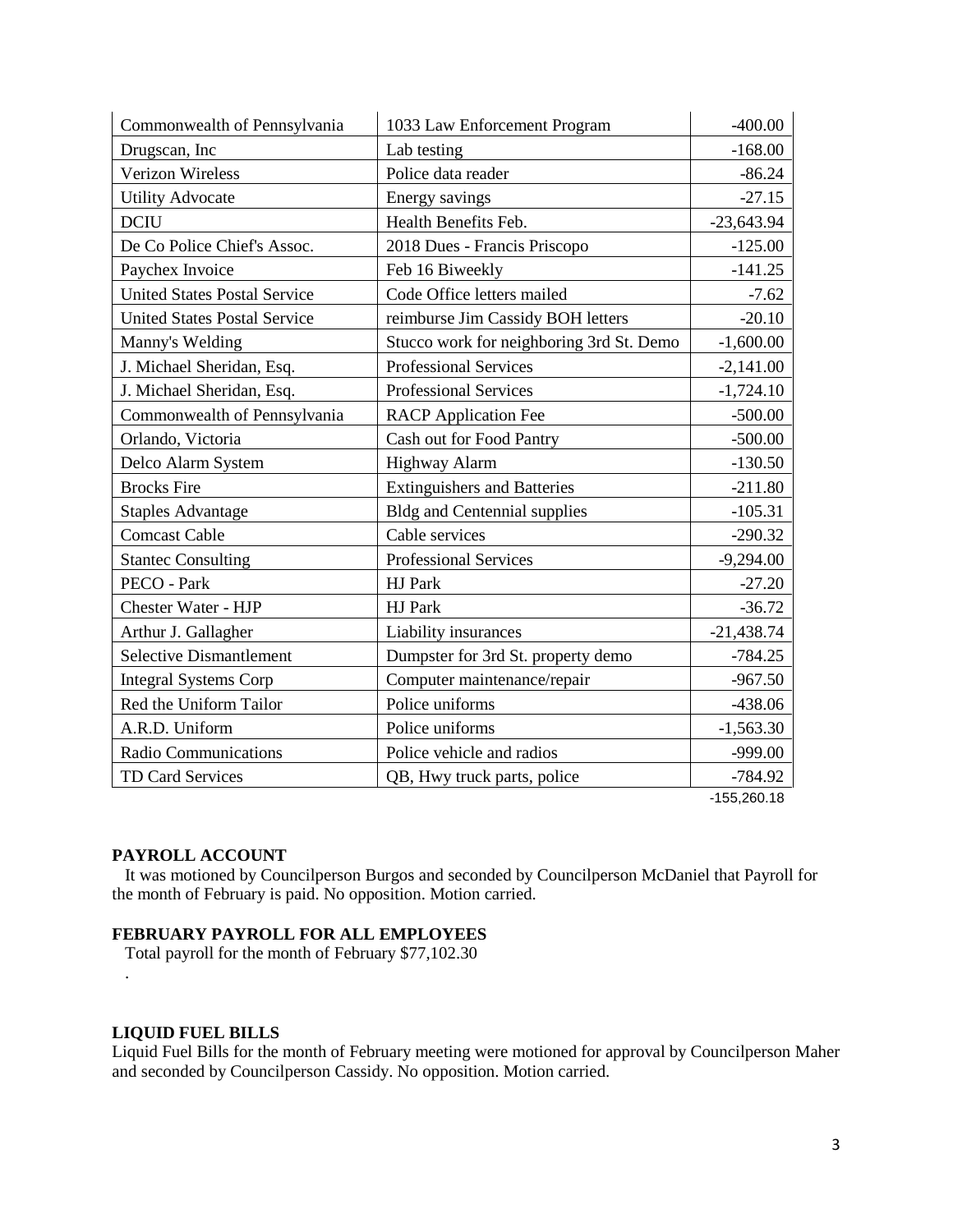# **FEBRUARY LIQUID FUEL BILLS**

| Charles A. Higgins $&$ Sons | Traffic light repair | -142.08   |
|-----------------------------|----------------------|-----------|
| Mauger & Co.                | Highway vehicle fuel | -541.87   |
| <b>PECO</b>                 | Traffic lighting     | $-279.53$ |
|                             |                      | -963.48   |

### **COMMUNITY CENTER BILLS**

 Community Center Bills for February meeting were motioned for approval by Councilperson Beck to accept and seconded by Councilperson Mathews. No opposition. Motion carried.

### **FEBRUARY COMMUNITY CENTER BILLS**

| Banta's Bestway Trash Removal | Dumpster Removal |  |
|-------------------------------|------------------|--|
|                               |                  |  |

#### **PERMITS & LICENSE**

The Permits of the February meeting were motioned for approval by Councilperson Cassidy and seconded by Councilperson Maher. No opposition. Motion carried.

# **PERMITS & LICENSE – FEBRUARY**

| 3 Building permits             | \$338.00  |
|--------------------------------|-----------|
| 8 Contractor license           | \$800.00  |
| 24 C/O Applications            | \$2350.00 |
| 0 Plumbing permits             | \$0       |
| 0 Electrical permits           | \$0       |
| 0 Zoning                       | \$0       |
| 3 Other Permits/License        | \$291.50  |
| 0 Vacant property registration | \$0       |
| Amount turned over to Borough  | \$3779.50 |

#### **CHESTER WATER AUTHORITY**

3- Street Openings

Amount turned over to Borough \$640.00

# **PECO**

 0– Street Openings Amount turned over to Borough \$0

#### **DELCORA**

0 – Permits Amount turned over to Borough \$0

#### **CORRESPONDENCE**

 It was motioned by Councilperson Mathews and seconded by Councilperson Cassidy that the correspondence for February be accepted and any necessary action taken. No opposition. Motion carried.

#### **FEBRUARY CORRESPONDENCE**

• Received from Keystone an electronic deposits in the amount of \$189,876.71 February EIT distribution.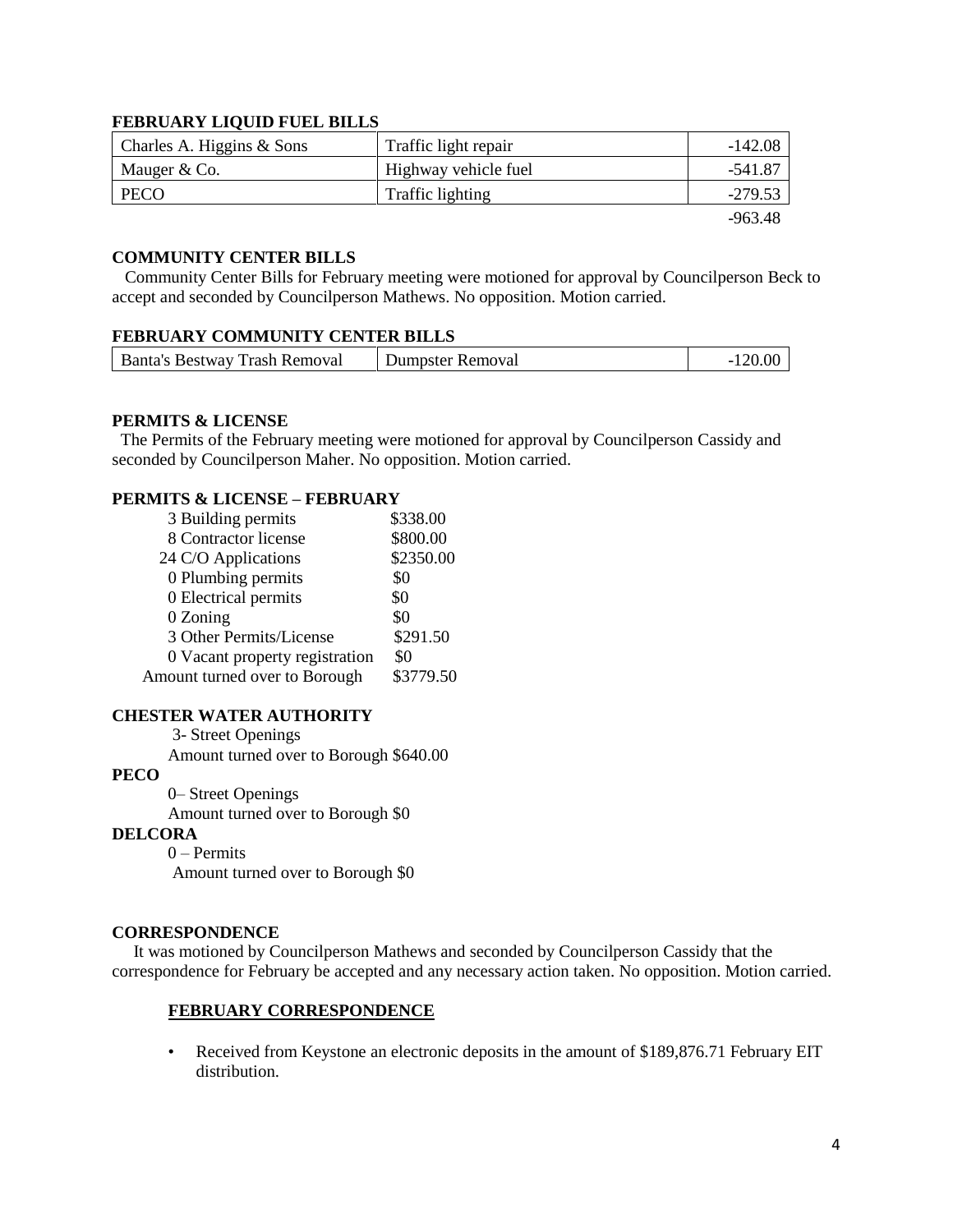- Received from Keystone an electronic deposits in the amount of \$9,220.37 February LST distribution.
- Received from Delaware County Monthly Deed Reconciliation for January and a check in the amount of \$1,348.80.
- Received from Delaware County Tax Claim Monthly for January and a check in the amount of \$3,494.23
- Received from Delaware County Monthly Transfer reports for January and February.
- Received from Delaware County Annual Assessment changes.
- Received from Boeing a letter dated February 13, 2018 in regards to Storage Tank spill and prevention.
- Received from Amtrak a letter dated February 28, 2018 in regards to undocumented property.
- Received from Department of Transportation notice of Liquid Fuels tax deposit in the amount of \$50,909.82.
- Received from Treasurer of Delaware County the 2017 County Aid payment in the amount of \$2,565.00

# **QUESTIONS AND COMMENTS FROM AUDIENCE ON CORRESPONDENCE** None

# **ANY MATTERS THAT NEED COUNCILMANIC ACTION**

None

# **COMMITTEE REPORTS**

# **MAYOR**

Mayor Zalewski: Swore in Tax Collector Kim Sherman

- Called a State of Emergency for the March  $4<sup>th</sup>$  storm
- Next Centennial meeting is Wed. April 25. Ideas are welcomed.

# **\*POLICE CHIEF –** No report

# **MANAGER/FINANCE**

Mark Possenti:

• Called executive session to discuss Real Estate

# **PARKS/RECREATION/ENVIRONMENT**

Councilman Maher:

- $\bullet$  Had another basketball rim and net installed at the 13<sup>th</sup> St. playground. Checked the other playgrounds on a warm day and they were all being used.
- 5 trees are down in the park from the storm, will have Highway handle.
- The Rec Board has posted dates for all events for the year. They are on Facebook and our web page.

# **FIRE/BOARD OF HEALTH**

Councilman Cassidy:

Welcome to Trainer's March public Council meeting.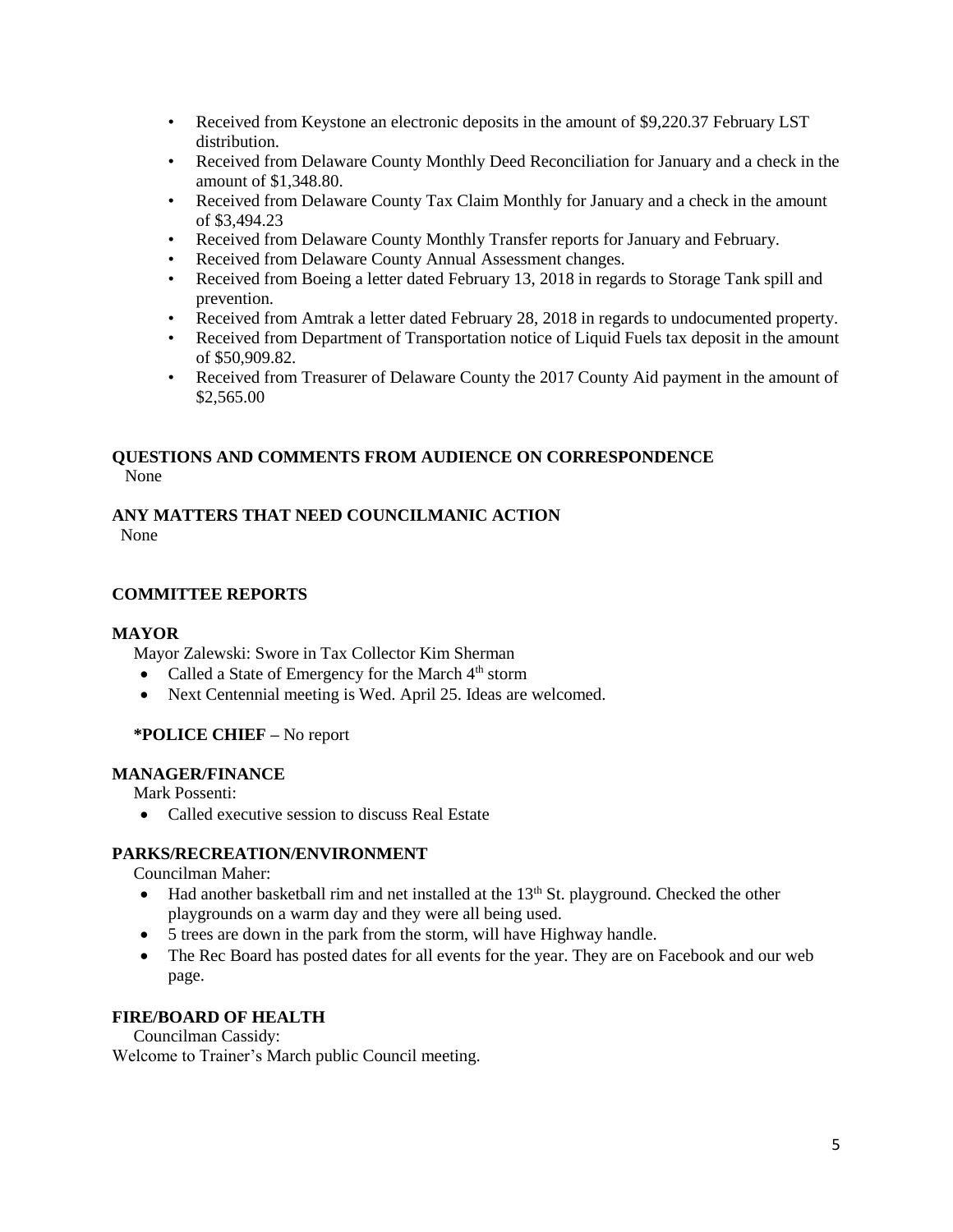So far the month of March is living up to its history. "In like a lion, out like a lamb". Hope all stay warm and safe. Remember, Daylight savings time is this weekend. Turn your clocks ahead and change the batteries in you smoke and carbon dioxide detectors.

Board of Health is well on its way with many complying with letters of notifications. Some went to challenge the system but the Borough is prepared to defend with history of letters being sent. Some just want to see how much they can get away with. The Board has also started issuing citations.

Any issues you want to report, please call one of the Board members or the Borough Secretary. You may request to remain anonymous of you like but the Board will need to know who is giving the concern so we have a means of following up. We will keep your name out of it after we investigate the complaint. On the job front, there are still many jobs available in the area. Acme, Giant, Wendy's, Domino's, Goodwill, Chichester school district, just to name a few.

Final request for Memorial Bricks. We have gotten about 18 more and are going to close out the offer very shortly. Maybe by the end of next week. We want to get them in by Memorial Day. Have a safe and happy Saint Patrick's Day.

There is no fire report for February. There are new officers at the Firehouse.

# **PUBLIC SAFETY**

 President Beck read February Code Enforcement report as follows: issued 8 building permits, 3 Contractor licenses, 14 C/O's, 1 zoning permits, and numerous BOH and property maintenance violation notices sent out.

# **COMMUNITY OUTREACH/NEWSLETTERS**

Councilwoman Burgos: No report

# **COMMUNITY REDEVELOPMENT**

Councilman Ed McDaniel:

• Spoke with Mullen in regards to  $9<sup>th</sup>$  St. property and the Ordinance changes. Still has interest in an Emissions/Inspection station. Property owner Lester McLaurin is here to speak tonight.

# **HIGHWAY/BUILDINGS**

Councilman Mathews:

• Checking prices for street lights and the most cost effective way to get them installed. Waiting on some estimates.

# **CODE ENFORCEMENT OFFICER**

Nothing to report.

# **TAX COLLECTOR**

Mark Possenti read the monthly report for February as follows: Total uncollected as of 02/28 is \$1,118,206.58 Total collected as of 02/28 is \$92,775.94 Total outstanding bills are 135. Need a motion to authorize a transfer in the amount of \$92,775.94 to the General Fund.

- Need a motion to remove Holly Brooks as Deputy Tax Collector.
- Need a motion to appoint Mark Possenti as Deputy Tax Collector.
- Need motion to remove Mark Possenti as a signer on the tax bank account.
- Need a motion to make Kim Sherman a signer on the tax bank account.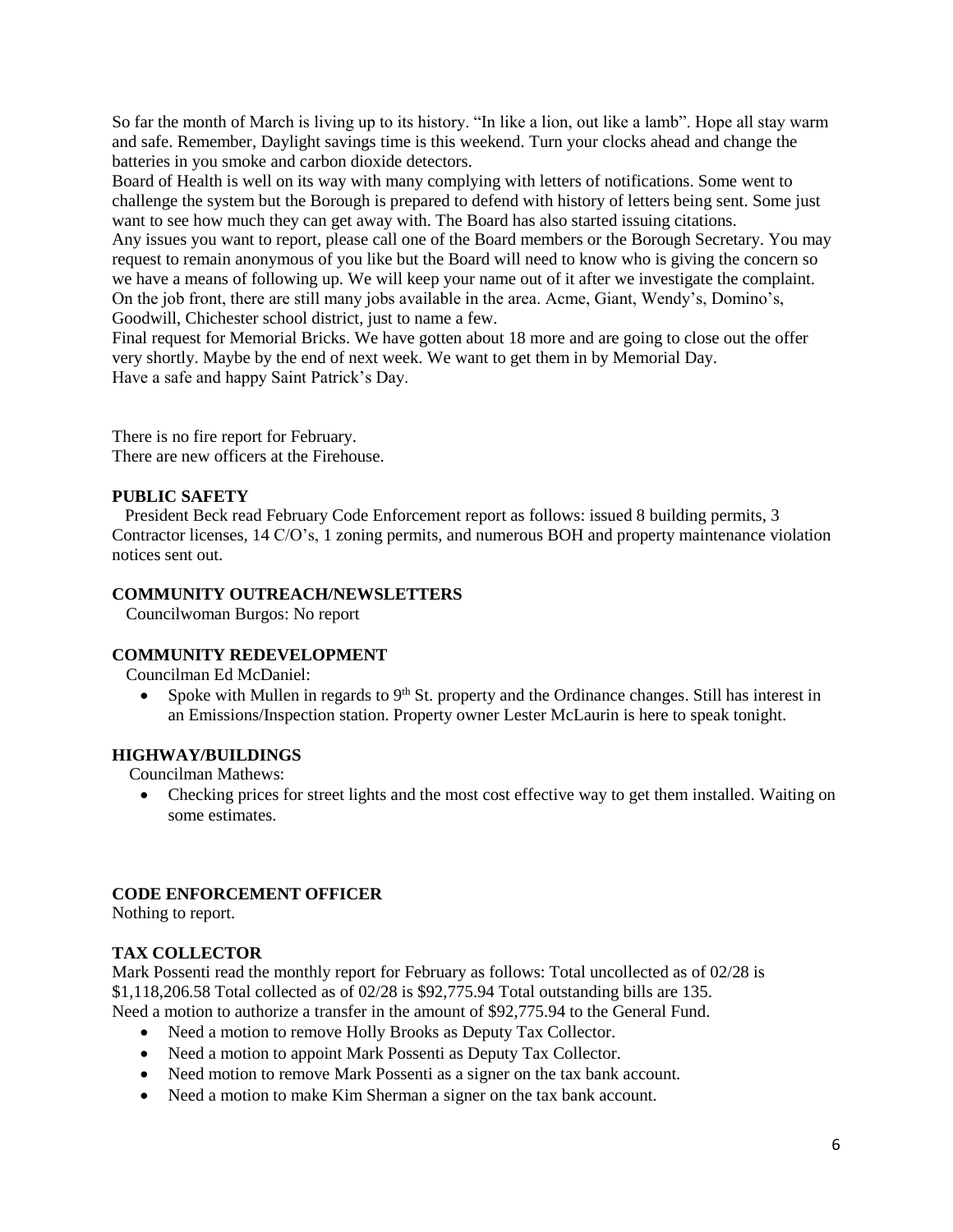# **SCHOOL BOARD DIRECTOR**

Mary Magaw: Absent

### **MONROE ENERGY**

Adam Gattuso: The large scale turnaround in the fall is moving forward. Will be talking with the Chief about traffic control. Completed new operator classes for new employees. Waiting on a Judge in Harrisburg recommendation on a Pipeline reversal. For more information on the pipeline visit deniedbuckeye.com

# **ENGINEER**

Eileen Nelson:

**Engineer's Report** Attached

### **SOLICITOR**

Mike Sheridan stated:

- Has a litigation matter for Executive discussion.
- Motion is needed to adopt Ordinance #762 Repeal Ordinances 581, 549, 645. Sheridan stated since the Ordinance pertains to businesses and will be subject to conditional use it is required to have a public hearing for comments and questions from the audience in regards to Ordinance 762. Sheridan read the changed uses which are not automatic and subject to conditional use set by the Borough Council.

Mr. McLaurin, owner of a property on  $9<sup>th</sup>$  St., which was once used as a gas station, stated he has people interested in purchasing his property and has qualified people to take out the underground storage tanks. Sheridan stated that the removal of the tanks was a separate issue and had nothing to do with the Ordinance.

 Spoke about a letter from a company named Adelphia who wants to survey Borough property on 9<sup>th</sup> St. to properly identify wetlands and hand auger borings.

# **ORDINANCES**

• Motion was made by Councilperson McDaniel to adopt Ordinance #762 Repeal Ordinances 581, 549, 645 and seconded by Councilperson Cassidy. Councilperson Beck opposed. Motion carried.

# **RESOLUTIONS**

• None

# **OTHER ACTION ITEMS**

- Motion was made by Councilperson Cassidy to authorize tax collection transfer to the General Fund in the amount of \$92,775.94 and seconded by Councilperson Mathews. No opposition. Motion carried.
- Motion was made by Councilperson Maher to remove Holly Brooks as the Deputy Tax Collector and seconded by Councilperson McDaniel. No opposition. Motion carried.
- Motion was made by Councilperson Maher to appoint Mark Possenti as the Deputy Tax Collector and seconded by Councilperson Cassidy. No opposition. Motion carried.
- Motion was made by Councilperson McDaniel to remove Mark Possenti as a signer on the tax bank account and seconded by Councilperson Burgos. Councilperson Cassidy opposed. Motion carried.
- Motion was made by Councilperson McDaniel to add Kim Sherman as a signer on the tax bank account